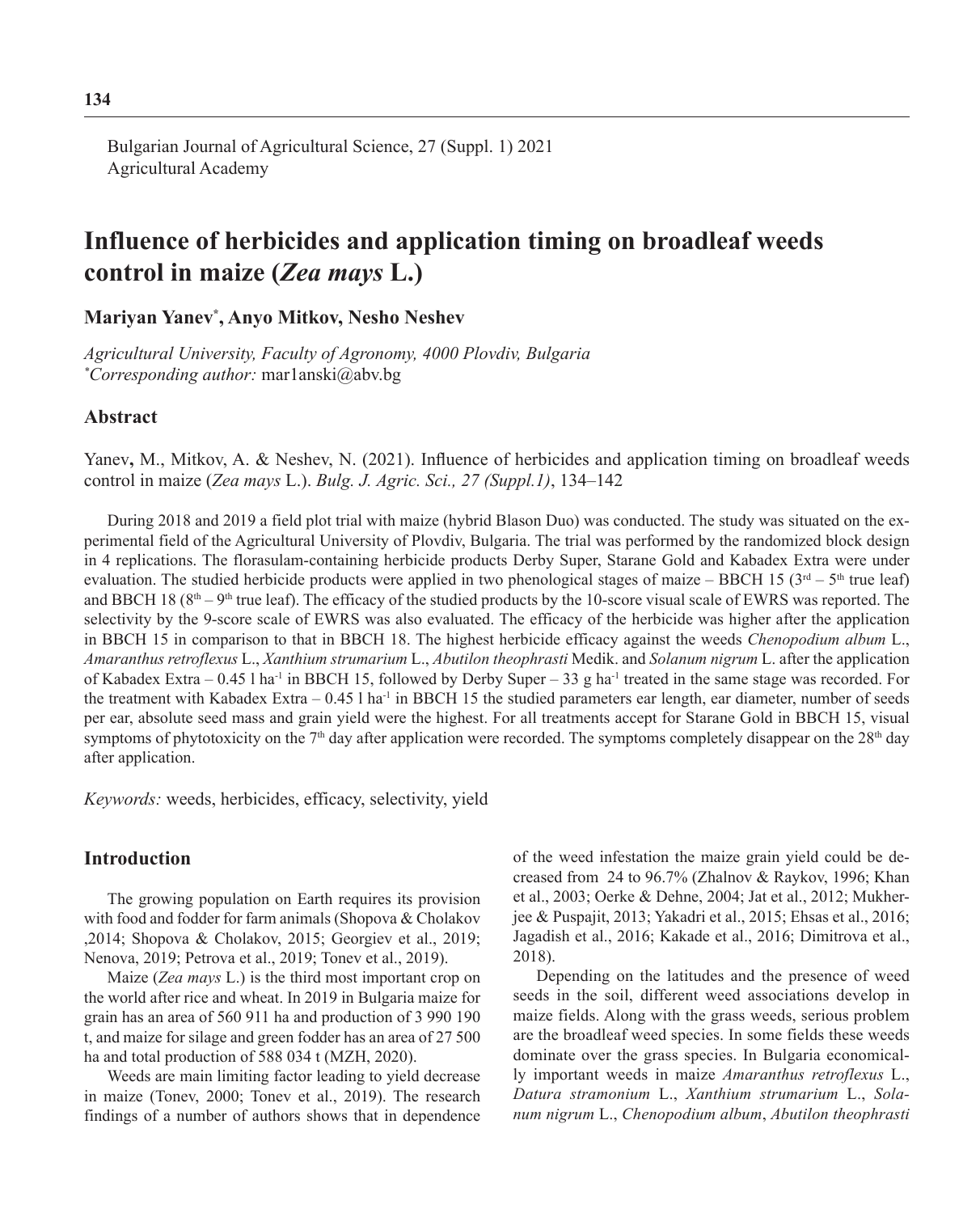L., *Sinapis arvensis* L., *Echinochloa crus gali* L., *Setaria glauca* L., *Sorghum halepense* L., *Convolvulus arvensis* L, *Cinodon dactilon* L. and *Cirsium arvense* L. (Tonev et al., 2010; Hristova et al., 2012; Kalinova et al., 2012; Mitkov et al., 2019).

In studies conducted in Slovakia present that the most widely distributed weeds in maize are *Chenopodium album*  L., *Amaranthus spp*., *Echinichloa crus galli* (L.) P. Beauv, *Datura stramonium* (L.), *Fallopia convolvulus* (L.) A. Lôve, *Persicaria spp*., *Cirsium arvense* (L.) Scop, *Elytrigia repens* (L.) P. Beauv, *Avena fatua* (L.), *Abutilon theophrasti* Medik, *Atriplex spp*. and *Setaria viridis* (L.) P. Beauv (Týr & Vereš, 2012; Smatana et al., 2015).

From data published by scientists from India, the most aggressive weeds in maize are *Polygonum* (*P. pensylvanicum, P. persicaria, P. orientale*), *Stellaria media, Stellaria aquatica, Oldelandia diffusa, Oldenlandia umbellate, Physalis minima, Solanum nigrum*. In Belgaum district of Karnataka, India, the most distributed weeds are *Cynodon dactylon, Dinebra retroflexa, Echinochloa colonum, Eleusine indica, Cyperus rotundus, Parthenium hysterophorus, Commelina benghalensis, Portulaca oleracea, Cynotis cuculata, Phyllanthus niruri* and *Amaranthus viridis* (Haji et al., 2012; Mukherjee & Puspajit, 2013).

In maize fields in Mashhad, Iran the most common weeds are *Amaranthus retroflexus* L., *Chenopodium album* L., *Portulaca oleracea* L. and *Solanum nigrum* L. (Baghestani et al., 2007).

One of the main methods for weed control is conducted by herbicide application (Tonev, 1986; Pannacci & Covarelli, 2009; Skrzypczak et al., 2011; Muhammd et al., 2012; Dimitrova et al., 2013b; Goranovska & Kalinova, 2014; Koprivlenski et al., 2015; Sevov et al., 2015; Umesha et al., 2015; Janak et al., 2016; Goranovska et al., 2017; Goranovska & Kalinova, 2018).

Against the annual grass and broadleaf weeds very high efficacy after the application of Gardoprim plus gold 500 SK  $-4.00$  l ha<sup>-1</sup> (99%), Lumax 538 SK  $-4.00$  l ha<sup>-1</sup> (97%), Wing  $-4.00$  l ha<sup>-1</sup> (97%) and Merlin flex  $-0.42$  l ha<sup>-1</sup> (94.6%) was recorded (Dimitrova et al., 2013a).

The application of Merlin Duo in rates of  $1.00$  l ha<sup>-1</sup> to 2.00 l ha-1 after sowing before germination of maize controls *Abuthilon theophrasti* L. and *Solanum nigrum* L. The highest efficacy against *Chenopodium album* L. after the application of Merlin Duo in the rates of 1.25, 1.5 and  $2.00$  l ha<sup>-1</sup> was reported (Mitkov et al., 2018).

Pannacci (2016) found that the application of *foramsulfuron* in dose of 20,3 g ai/ha showed 95% efficacy against *Amaranthus retroflexus* L., *Setaria viridis* (L.) Beauv., *Sinapis arvensis* L. and *Solanum nigrum* L.

For control of *Sorghum halepense* L., *Convolvulus arvensis* L., *Echinochloa crus gali* L., *Chenopodium album* L., *Amaranthus retroflexus* L. and *Abutilon theophrasti* L. in maize it is recommended to apply Stomp 33  $EK + Mistral 4$ SK in rates of  $3.001$  ha<sup>-1</sup> + 1.30 l ha<sup>-1</sup> (Kalinova et al., 2000).

Acording to Kierzek et al. (2012) the best control of mixed weed infestation in maize after the application of the mixture *s-metolachlor* + *terbuthylazine* + *mesotrione*, followed by foliar application of *nicosulfuron* with adjuvant Atpolan Bio 80 SL.

In the maize fields, Tonev et al. (2016) recorded high efficacy against broadleaf and grass weed species as *Sorghum halepense* L. *Convolvulus arvensis* L. and *Cirsium arvense* L. after application of the herbicide combination Flurostar 200 EK + Nishin 4 OD in rates of 0.70 l ha<sup>-1</sup> + 1.30 l ha<sup>-1</sup>. If there is high infestation with *Chenopodium album* L. the combination of Mustang 306.25 SK and Nishin 4 OD in doses of  $0.60$  l ha<sup>-1</sup> + 1.30 l ha<sup>-1</sup> in tank mixture is recommendable**.**

For control of *Xanthium strumarium, Amaranthus retroflexus, Datura stramonium* and *Chenopodium album* in maize Damalas et al. (2018) established efficacy from 92 to 100% after the alone treatment of *tembotrione* at 100 g ai/ha and three mixtures of *tembotrione* with: *rimsulfuron* at 10 g ai/ ha, *nicosulfuron* at 40 g ai/ha and *foramsulfuron* at 60 g ai/ ha.

After the usage of *foramsulfuron* and *nicosulfuron* applied in tank-mixture with *2,4-D* + *MCPA* the weeds *Amaranthus retroflexus* L. and *Chenopodium album* L. can be controlled from 78 to 100% in dependence of the herbicide dose (Sarabi et al., 2018).

The aim of the study is to determine the influence of some herbicides and their application timing for control of broadleaf weeds in maize.

## **Materials and Methods**

In 2018 and 2019 a field plot trial with the maize hybrid "Blason Duo" was conducted. The experiment was situated on the experimental field of the agricultural University of Plovdiv, Bulgaria. The study was performed by the randomized block design in 4 replications with size of trial plot 28  $m<sup>2</sup>$ .

The research included herbicide treatment in two phenological stages of maize – BBCH 15  $(3<sup>rd</sup> – 5<sup>th</sup> true leaf)$  and BBCH 18 ( $8<sup>th</sup> - 9<sup>th</sup>$  true leaf). Variants of the trial were: 1. Untreated control; 2. Derby Super (150.2 g/kg *florasulam* + 300.5 g/kg *aminopyralid)* – 33 g ha-1 (BBCH 15); 3. Derby Super – 33 g ha<sup>-1</sup> (BBCH 18); 4. Starane Gold  $(100.0 \text{ g/l})$  $fluroxypyr + 1.0$  g/l  $florasulam$ ) – 1.20 l ha<sup>-1</sup> (BBCH 15);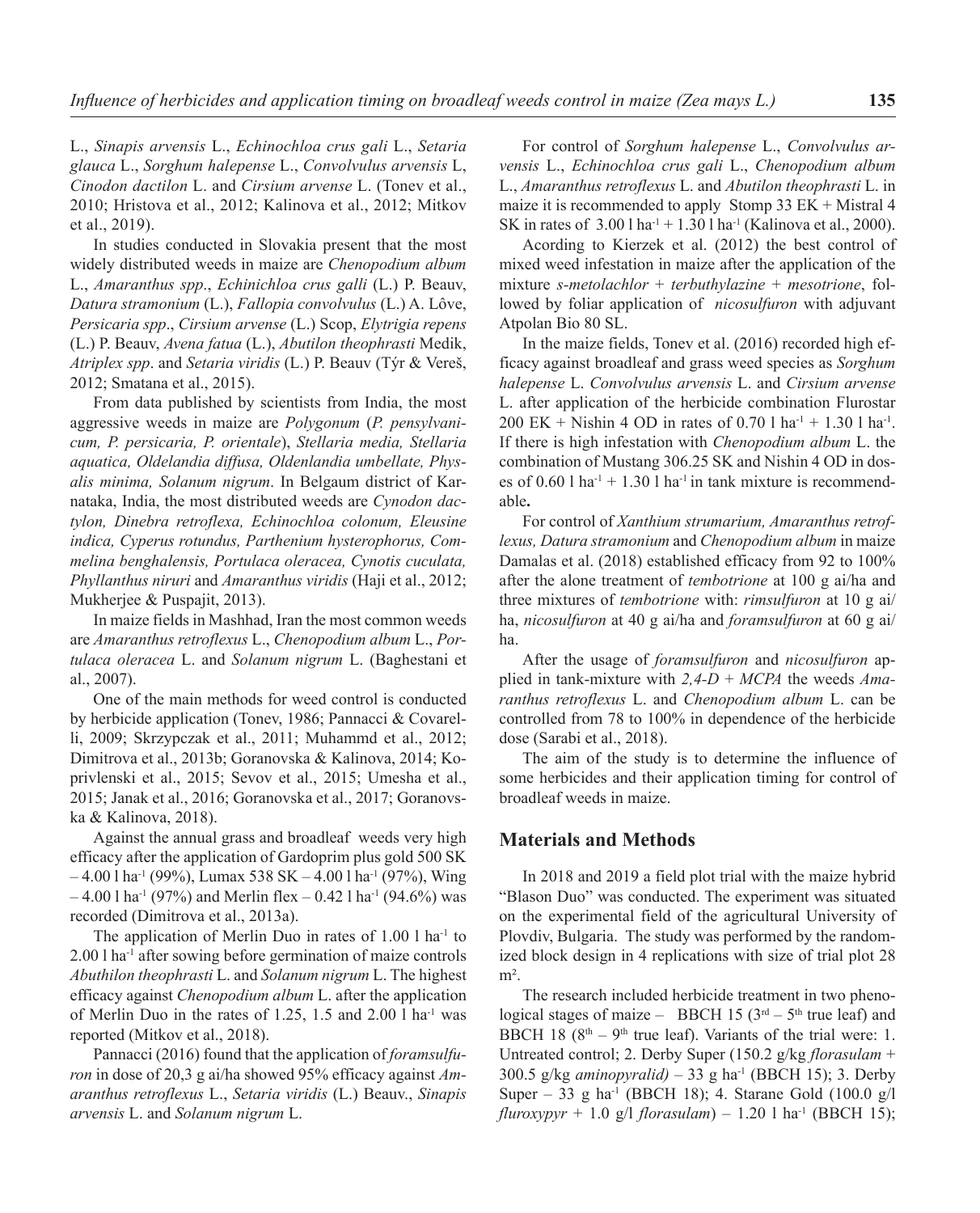5. Starane Gold - 1.20 l ha<sup>-1</sup> (BBCH 18); 6. Kabadex Extra (16.7 g/l *florasulam* + 267 g/l *mesotrione*) – 0.45 l ha-1 (BBCH 15); 7. Kabadex Extra – 0.45 l ha-1 (BBCH 18). The size of the spraying solution was 250 l ha<sup>-1</sup>.

The hybrid "Blason Duo" is from FAO Group 450, tolerant to the herbicide *cycloxidim.*

In both experimental years the maize was grown on the same area as monoculture. The plants were irrigated by drop irrigation system.

On the whole field combined fertilization with 250 kg ha<sup>-1</sup> with N:P:K (15:15:15), followed by deep ploughing was done. Before sowing of the crop, disking on the depth of 15 cm and two harrowings on 8 cm of depth as well as spring dressing with 250 kg ha<sup>-1</sup>  $NH<sub>4</sub>NO<sub>3</sub>$  was also performed.

For removing the influence of the grass weeds the whole experimental area was treated with Stratos Ulra (100 g/l *cycloxidim*) at rate of 2.00 l ha<sup>-1</sup>. The treatment with Stratos Ultra was done in BBCH 15 of maize.

The efficacy of the studied herbicide rates against the weeds by the 10 score scale of EWRS (European Weed Research Society) on the  $14<sup>th</sup>$ ,  $28<sup>th</sup>$  and  $56<sup>th</sup>$  day after application was studied. The selectivity of the herbicide by the 9 score scale of EWRS was also evaluated (Zheliazkov et al., 2017).

Identified and analyzed are the parameters ear length, number of seeds per ear, ear diameter, absolute seed mass and maize grain seed yield. The reported biometric indicators are processed with a software package of SPSS 19 program by using Duncan's multiple range test.

## **Results and Discussion**

On the trial field, the application of Stratos Ultra during maize vegetation in both experimental years, only annual broadleaf weeds were reported.

The species were from the group pf the late-spring weeds – *Chenopodium album* L., *Amaranthus retroflexus* L., *Xanthium strumarium* L., *Abutilon theophrasti* Medik. and *Solanum nigrum* L.

On the 14th day after treatments, for both years of the study, the highest efficacy against *Ch. album* after the application of Kabadex Extra –  $0.45$  l ha<sup>-1</sup> (BBCH 15) –  $60\%$  was recorded. After the application of this herbicide product in the late stage of maize – BBCH 18, the efficacy against *Ch. album* was significantly lower – 20% in 2018 and 25% in 2019. In 2018, on the 14th day after treatments 0% efficacy against *Ch. album* after the application of Derby Super – 33 g ha<sup>-1</sup> and Starane Gold – 1.20 l ha-1 in BBCH 18 was recorded. The probable reason for these results may be that the weed was in stage of development not appropriate for herbicide application. We have obtained close efficacy results in both experimental years. The efficacy was the highest on the last reporting date. That statement could be explained with the fact that there was enough time for the herbicide products to express their potential.

On average for both years of the study, on the  $56<sup>th</sup>$  day after treatments 90% efficacy against *Ch. album* for the treatment with Kabadex Extra  $-0.45$  l ha<sup>-1</sup> (BBCH 15) was found (Table 1).

In comparison to the herbicidal control of the weed *Ch. album*, for the control of *A. retroflexus* the studied herbicide products examined in two application timings showed higher efficacy results. The recorded efficacy during both experimental years was lower on the first evaluation date on increased in time.

On the  $14<sup>th</sup>$  day, in 2018 the highest efficacy against this weed for Derby Super – 33 g ha<sup>-1</sup> (BBCH 15) and Starane Gold – 1.20 l ha<sup>-1</sup> (BBCH 15) was found – 75%.

The results were approximately the same in 2019 for all treatments.

The efficacy was 100% for Derby Super – 33 g ha<sup>-1</sup> (BBCH 15) and Kabadex Extra  $-0.45$  l ha<sup>-1</sup> (BBCH 15) (Table 2).

Regarding the control of the weed *Xanthium strumarium*  L. the evaluated herbicides showed approximately the same efficacy as for *A. retroflexus*. The average results on the 56<sup>th</sup> day after treatments showed 100% efficacy after the application of Derby Super – 33 g ha<sup>-1</sup> (BBCH 15) and Kabadex Extra  $-0.45$  l ha<sup>-1</sup> (BBCH 15).

**Table 1. Efficacy of the studied herbicides against** *Ch. album***, %** 

| Variants / days after treatments                       |                  | 2018             |                  |                  | 2019             |                  |                  | Average          |                  |
|--------------------------------------------------------|------------------|------------------|------------------|------------------|------------------|------------------|------------------|------------------|------------------|
|                                                        | 14 <sup>th</sup> | 28 <sup>th</sup> | 56 <sup>th</sup> | 14 <sup>th</sup> | 28 <sup>th</sup> | 56 <sup>th</sup> | 14 <sup>th</sup> | 28 <sup>th</sup> | 56 <sup>th</sup> |
| 1. Untreated control                                   |                  |                  |                  |                  |                  |                  |                  |                  |                  |
| 2. Derby Super – 33 g ha <sup>-1</sup> (BBCH 15)       | 20               | 50               | 65               | 25               | 55               | 60               | 23               | 53               | 63               |
| 3. Derby Super - 33 g ha <sup>-1</sup> (BBCH 18)       |                  | 10               | 10               |                  | 10               | 15               |                  | 10               | 13               |
| 4. Starane Gold $- 1.201$ ha <sup>-1</sup> (BBCH 15)   | 10               | 35               | 40               | 15               | 30               | 40               |                  | 33               | 40               |
| 5. Starane Gold $-1.20$ l ha <sup>-1</sup> (BBCH 18)   |                  | 10               | 15               |                  |                  | 10               |                  |                  | 13               |
| 6. Kabadex Extra $- 0.45$ l ha <sup>-1</sup> (BBCH 15) | 60               | 80               | 90               | 60               | 80               | 90               | 60               | 80               | 90               |
| 7. Kabadex Extra $-0.45$ l ha <sup>-1</sup> (BBCH 18)  | 20               | 45               | 65               | 25               | 45               | 65               | 23               | 45               | 65               |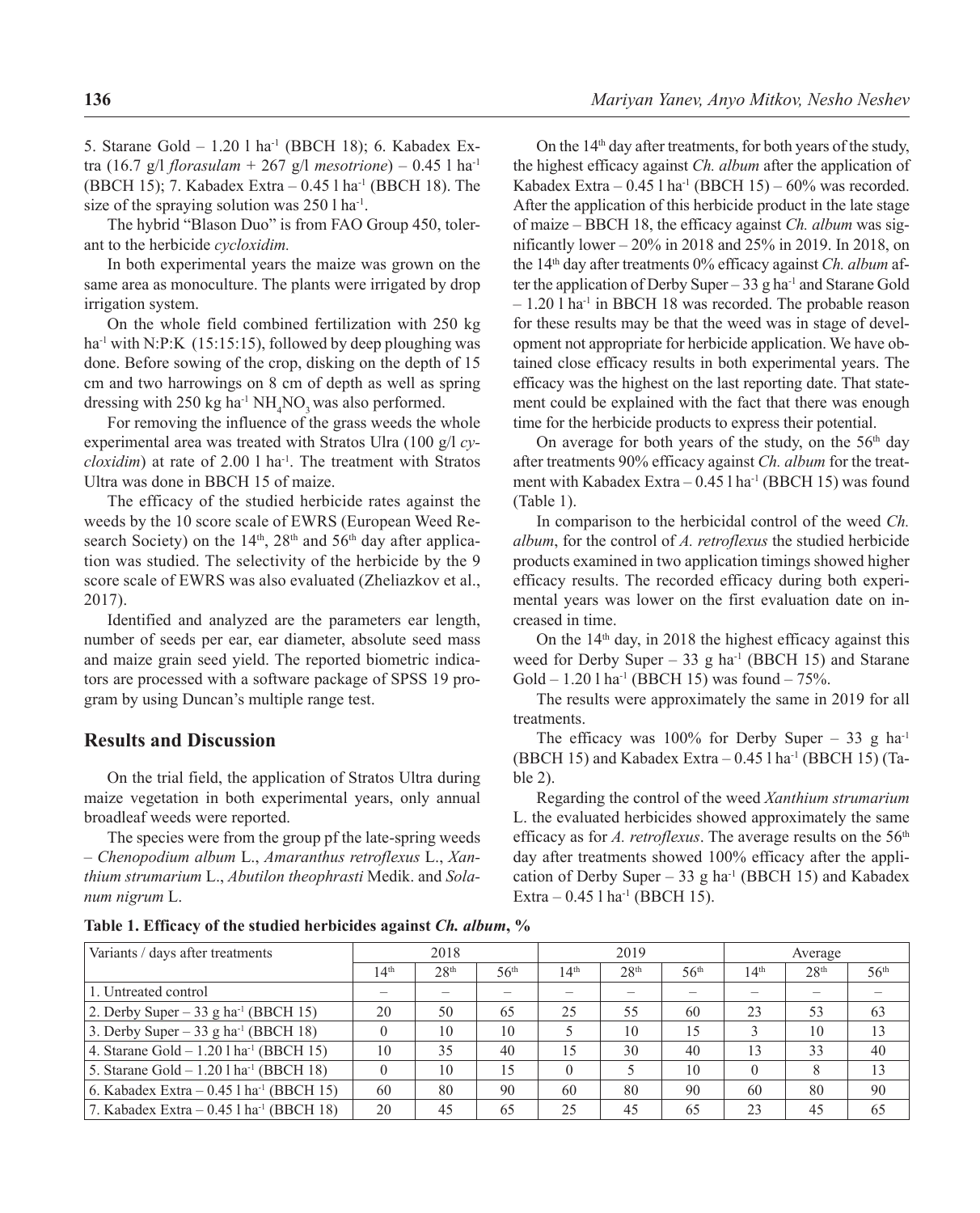For the conditions of the trial the lowest efficacy after the application of Derby Super – 33 g ha<sup>-1</sup> (BBCH 18) was recorded  $-75%$  (Table 3).

The biological efficacy against *A. theophrasti* in 2018 was the highest for Derby Super – 33 g ha<sup>-1</sup> (BBCH 15) and Kabadex Extra –  $0.45$  l ha<sup>-1</sup> (BBCH 15) 75% and 65% respectively. On the 28<sup>th</sup> day after the herbicide application 85% efficacy against the weed for these two herbicide products was observed. On the 56<sup>th</sup> day after treatments the efficacy for Kabadex Extra  $-0.45$  l ha<sup>-1</sup> (BBCH 15) it reached 100%. The tendency was kept in 2019 also.

The average efficacy results on the  $56<sup>th</sup>$  day after the treatments showed the highest control of *A. theophrasti* Medik. for Kabadex Extra  $-0.45$  l ha<sup>-1</sup> (BBCH 15)  $-100\%$  was recorded (Table 4).

The highest herbicide efficacy against *S. nigrum* after the application of Starane Gold  $-1.201$  ha<sup>-1</sup> (BBCH 15) was recorded. In 2018 the efficacy of this treatment on the 14<sup>th</sup> day was 80%, and in 2019 it was 75%.

Average for both experimental years 100% control of *S. nigrum* for the treatment of Starane Gold – 1.20 l ha<sup>-1</sup> (BBCH 15) and Kabadex Extra  $-0.45$  l ha<sup>-1</sup> (BBCH 15) was established. High control of the concrete weed species was after the application of Derby Super – 33 g ha<sup>-1</sup> (BBCH 15) also found  $-95%$  (Table 5).

Herbicides as xenobiotics are "foreign" substances for the plants. When the tolerance of cultivated plants to the absorbed herbicide is not enough to destroy the crop, the result is herbicide stress (Vischetti et al., 2002).

The visual phytotoxicity is presented on table 6. The obtained data regarding the phytotoxicity results after the herbicide application are unidirectional in both years of the experiment.

Visual phytotoxicity was not observed when the herbi-

**Table 2. Efficacy of the studied herbicides against** *A. retroflexus***, %**

| Variants / days after treatments                       |                  | 2018             |                  |                  | 2019             |                  |                  | Average                  |                  |
|--------------------------------------------------------|------------------|------------------|------------------|------------------|------------------|------------------|------------------|--------------------------|------------------|
|                                                        | 14 <sup>th</sup> | 28 <sup>th</sup> | 56 <sup>th</sup> | 14 <sup>th</sup> | 28 <sup>th</sup> | 56 <sup>th</sup> | 14 <sup>th</sup> | 28 <sup>th</sup>         | 56 <sup>th</sup> |
| 1. Untreated control                                   |                  |                  | –                |                  |                  |                  |                  | $\overline{\phantom{0}}$ |                  |
| 2. Derby Super – 33 g ha <sup>-1</sup> (BBCH 15)       | 75               | 90               | 100              | 80               | 90               | 100              | 78               | 90                       | 100              |
| 3. Derby Super – 33 g ha <sup>-1</sup> (BBCH 18)       | 30               | 50               | 70               | 35               | 50               | 70               | 33               | 50                       | 70               |
| 4. Starane Gold $- 1.201$ ha <sup>-1</sup> (BBCH 15)   | 75               | 85               | 95               | 70               | 90               | 95               | 73               | 88                       | 95               |
| 5. Starane Gold $- 1.201$ ha <sup>-1</sup> (BBCH 18)   | 40               | 55               | 70               | 40               | 60               | 70               | 40               | 58                       | 70               |
| 6. Kabadex Extra $- 0.45$ l ha <sup>-1</sup> (BBCH 15) | 60               | 85               | 100              | 65               | 85               | 100              | 63               | 85                       | 100              |
| 7. Kabadex Extra $-0.45$ l ha <sup>-1</sup> (BBCH 18)  | 40               | 60               | 85               | 40               | 65               | 85               | 40               | 63                       | 85               |

**Table 3. Efficacy of the studied herbicides against** *Xa. strumarium***, %**

| Variants / days after treatments                       |                  | 2018             |                  |                  | 2019             |                  |                  | Average          |                  |
|--------------------------------------------------------|------------------|------------------|------------------|------------------|------------------|------------------|------------------|------------------|------------------|
|                                                        | 14 <sup>th</sup> | 28 <sup>th</sup> | 56 <sup>th</sup> | 14 <sup>th</sup> | 28 <sup>th</sup> | 56 <sup>th</sup> | 14 <sup>th</sup> | 28 <sup>th</sup> | 56 <sup>th</sup> |
| 1. Untreated control                                   |                  |                  |                  |                  |                  |                  |                  |                  |                  |
| 2. Derby Super – 33 g ha <sup>-1</sup> (BBCH 15)       | 85               | 95               | 100              | 80               | 90               | 100              | 83               | 93               | 100              |
| 3. Derby Super $-33$ g ha <sup>-1</sup> (BBCH 18)      | 30               | 55               | 75               | 35               | 55               | 75               | 33               | 55               | 75               |
| 4. Starane Gold $- 1.201$ ha <sup>-1</sup> (BBCH 15)   | 80               | 90               | 95               | 75               | 90               | 95               | 78               | 90               | 95               |
| 5. Starane Gold $- 1.201$ ha <sup>-1</sup> (BBCH 18)   | 40               | 65               | 85               | 40               | 60               | 85               | 40               | 63               | 85               |
| 6. Kabadex Extra $- 0.45$ l ha <sup>-1</sup> (BBCH 15) | 85               | 95               | 100              | 80               | 90               | 100              | 83               | 93               | 100              |
| 7. Kabadex Extra $-0.45$ l ha <sup>-1</sup> (BBCH 18)  | 40               | 65               | 80               | 40               | 60               | 85               | 40               | 63               | 83               |

#### **Table 4. Efficacy of the studied herbicides against** *A. theophrasti***, %**

| Variants / days after treatments                      |                  | 2018             |                  |                  | 2019             |                  |                  | Average          |                  |
|-------------------------------------------------------|------------------|------------------|------------------|------------------|------------------|------------------|------------------|------------------|------------------|
|                                                       | 14 <sup>th</sup> | 28 <sup>th</sup> | 56 <sup>th</sup> | 14 <sup>th</sup> | 28 <sup>th</sup> | 56 <sup>th</sup> | 14 <sup>th</sup> | 28 <sup>th</sup> | 56 <sup>th</sup> |
| 1. Untreated control                                  |                  |                  |                  |                  |                  |                  |                  |                  |                  |
| 2. Derby Super – 33 g ha <sup>-1</sup> (BBCH 15)      | 75               | 85               | 90               | 75               | 85               | 90               | 75               | 85               | 90               |
| 3. Derby Super – 33 g ha <sup>-1</sup> (BBCH 18)      | 30               | 55               | 65               | 40               | 60               | 65               | 35               | 58               | 65               |
| 4. Starane Gold $-1.201$ ha <sup>-1</sup> (BBCH 15)   | 45               | 70               | 85               | 40               | 70               | 85               | 43               | 70               | 85               |
| 5. Starane Gold $-1.201$ ha <sup>-1</sup> (BBCH 18)   | 40               | 60               | 75               | 40               | 65               | 75               | 40               | 63               | 75               |
| 6. Kabadex Extra $-0.45$ 1 ha <sup>-1</sup> (BBCH 15) | 65               | 85               | 100              | 70               | 90               | 100              | 68               | 88               | 100              |
| 7. Kabadex Extra $-0.45$ l ha <sup>-1</sup> (BBCH 18) | 40               | 65               | 80               | 45               | 65               | 80               | 43               | 65               | 80               |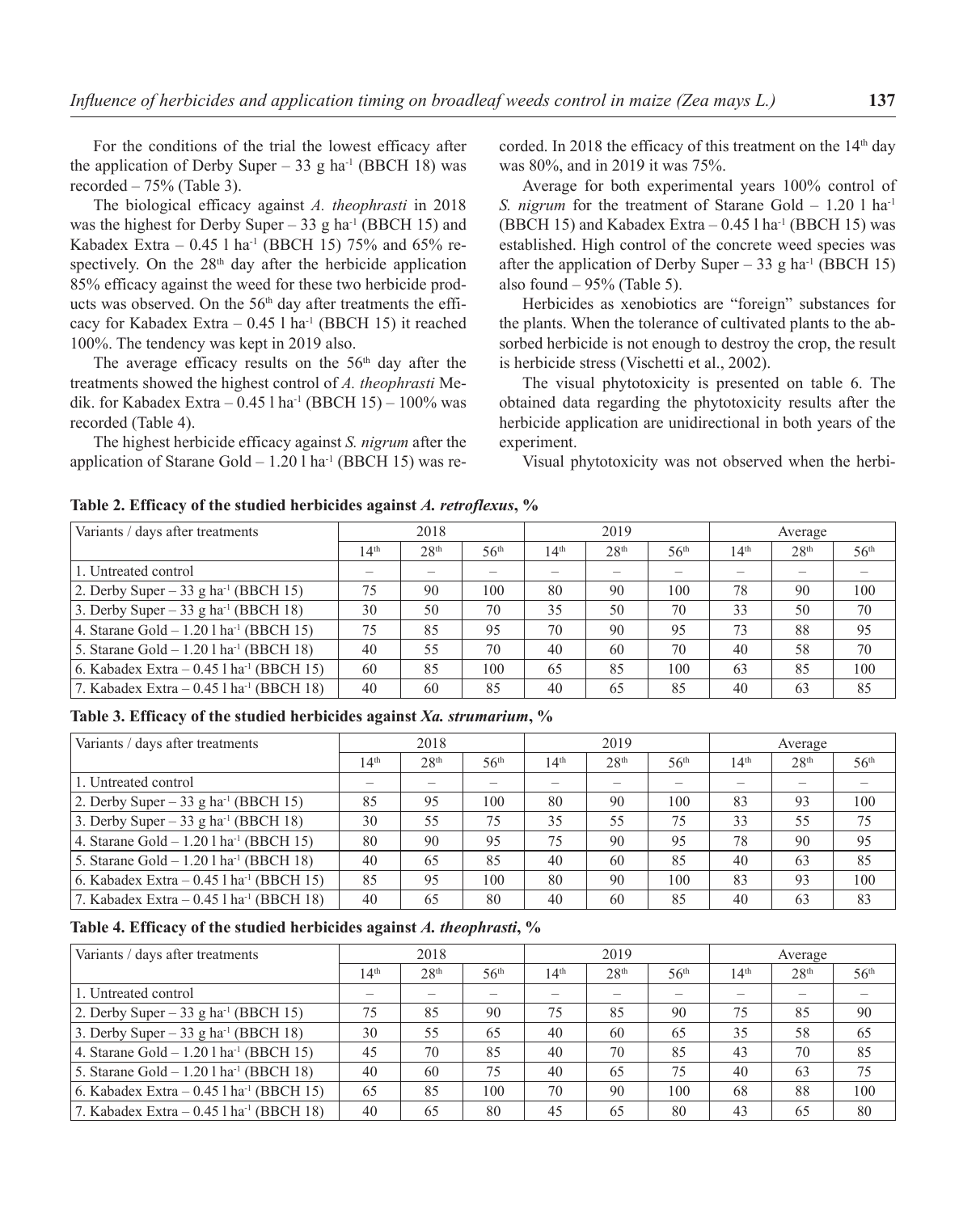| Variants / days after treatments                       |                  | 2018             |                  |                  | 2019             |                  |                  | Average          |                  |
|--------------------------------------------------------|------------------|------------------|------------------|------------------|------------------|------------------|------------------|------------------|------------------|
|                                                        | 14 <sup>th</sup> | 28 <sup>th</sup> | 56 <sup>th</sup> | 14 <sup>th</sup> | 28 <sup>th</sup> | 56 <sup>th</sup> | 14 <sup>th</sup> | 28 <sup>th</sup> | 56 <sup>th</sup> |
| 1. Untreated control                                   |                  |                  |                  |                  |                  |                  |                  |                  |                  |
| 2. Derby Super – 33 g ha <sup>-1</sup> (BBCH 15)       | 65               | 85               | 95               | 60               | 80               | 95               | 63               | 83               | 95               |
| 3. Derby Super – 33 g ha <sup>-1</sup> (BBCH 18)       | 30               | 55               | 75               | 35               | 55               | 75               | 33               | 55               | 75               |
| 4. Starane Gold $- 1.201$ ha <sup>-1</sup> (BBCH 15)   | 80               | 95               | 100              | 75               | 90               | 100              | 78               | 93               | 100              |
| 5. Starane Gold $- 1.201$ ha <sup>-1</sup> (BBCH 18)   | 40               | 60               | 75               | 45               | 60               | 70               | 43               | 60               | 73               |
| 6. Kabadex Extra $- 0.45$ l ha <sup>-1</sup> (BBCH 15) | 70               | 90               | 100              | 70               | 85               | 100              | 70               | 88               | 100              |
| 7. Kabadex Extra $-0.45$ l ha <sup>-1</sup> (BBCH 18)  | 40               | 65               | 80               | 45               | 65               | 85               | 43               | 65               | 83               |

**Table 5. Efficacy of the studied herbicides against** *S. nigrum***, %**

cide Starane Gold was applied in the rate of 1.20 l ha-1 in BBCH 15. The phytotoxicity score was 0.

After the application of Derby Super – 33 g ha<sup>-1</sup> and Kabadex Extra  $-0.45$  l ha<sup>-1</sup> in BBCH 15 phytotoxicity score 1 was recorded. On the  $7<sup>th</sup>$  day the expressed symptoms were slight twisting of the leaf blade.

For these two variants on the  $14<sup>th</sup>$  day after treatments the visual symptoms of the caused herbicide stress completely disappeared.

On the 7<sup>th</sup> day the variants were the herbicides Derby Super, Starane Gold and Kabadex Extra were applied in BBCH 18 higher phytotoxic symptoms were recorded. The phytotoxiciyty score by the EWRS scale was 2. The visible symptoms were crimping and stronger twisting of the leaf blades. Also slight growth retardation was reported.

For these treatments on the  $14<sup>th</sup>$  day the phytotoxicity score decreased to 1. This was probably due to the overcome herbicide stress.

On the last reporting date visual phytotoxicity was not observed for any of the studied herbicides and their application timing (Table 6).

During the two years of the study, the influence of the studied herbicide products on some biometrical parameters as well as on the maize grain seed yields was evaluated.

In 2018 the highest ear length was recorded for the treatment of Kabadex Extra – 0.45 l ha-1 (BBCH 15) – 16.40 cm, followed by Derby Super – 33 g ha<sup>-1</sup> (BBCH 15) – 15.49 cm and Starane Gold –  $1.20$  l ha<sup>-1</sup> (BBCH 15) – 15.47 cm. The lowest values for this parameter for the untreated control were recorded – 12.88 cm. The tendency was kept in the next experimental year (2019).

Average for both experimental years the highest results for the herbicide products applied in BBCH 15 for the ear length was established.

All treatments with applied herbicide application surpass the untreated control in level of significance  $gD = 5%$  as the values are with proved differences (Table 7).

For the parameter number of seeds per ear statistically proved differences of the data between the untreated control and the variants with applied herbicides was observed.

The lowest results were found to be for the untreated control 334.73 (in 2018) and 419.62 (in 2019) seeds per ear. Average for the period the highest seed number per maize ear was recorded after the application of Kabadex Extra –  $0.45$  l ha<sup>-1</sup> (BBCH 15) – 522.00 seeds, followed by the treatments with Derby Super – 33 g ha<sup>-1</sup> (BBCH 15) – 495.90 and Starane Gold – 1.20 l ha<sup>-1</sup> (BBCH 15) – 483.15 seeds per ear. After statistical processing of the data, it was found that there is no statistically proved differences between these three treatments.

It is noteworthy that there are no significant differences in seed numbers between the treatments received late herbicide application (Table 8).

Regarding the obtained data for the indicator ear diameter it was established that when the studied herbicides are

**Table 6. Visual phytotoxicity of the studied herbicides for maize, scores by EWRS**

| Variants / days after treatments                       | 2018            |                  |                  | 2019            |                  |                  |
|--------------------------------------------------------|-----------------|------------------|------------------|-----------------|------------------|------------------|
|                                                        | 7 <sup>th</sup> | 14 <sup>th</sup> | 56 <sup>th</sup> | 7 <sup>th</sup> | 14 <sup>th</sup> | 28 <sup>th</sup> |
| 1. Untreated control                                   |                 |                  |                  |                 |                  |                  |
| 2. Derby Super – 33 g ha <sup>-1</sup> (BBCH 15)       |                 |                  |                  |                 |                  |                  |
| 3. Derby Super $-33$ g ha <sup>-1</sup> (BBCH 18)      |                 |                  |                  |                 |                  |                  |
| 4. Starane Gold $- 1.201$ ha <sup>-1</sup> (BBCH 15)   |                 |                  |                  |                 |                  |                  |
| 5. Starane Gold $- 1.201$ ha <sup>-1</sup> (BBCH 18)   |                 |                  |                  |                 |                  |                  |
| 6. Kabadex Extra – $0.45$ l ha <sup>-1</sup> (BBCH 15) |                 |                  |                  |                 |                  |                  |
| 7. Kabadex Extra $- 0.45$ l ha <sup>-1</sup> (BBCH 18) |                 |                  |                  |                 |                  |                  |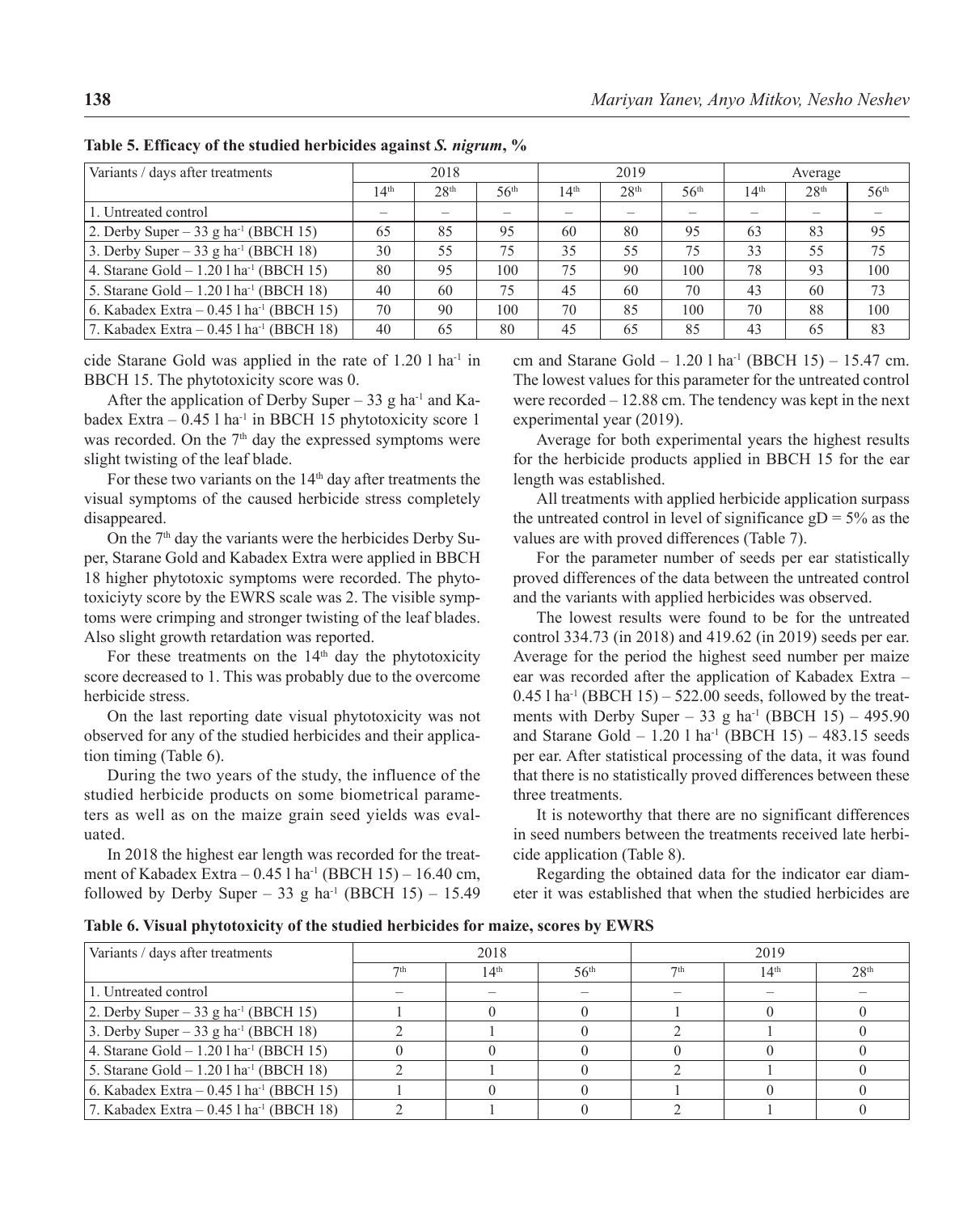applied in BBCH 15 higher values in comparison to the late spraying in BBCH 18 are recorded.

Average for both trial years the highest ear diameter for the treatments with Derby Super, Starane Gold and Kabadex Extra was found – 4.47, 4.40 and 4.32 cm respectively. The lowest ear diameter was recorded for the plants of the untreated control – 3.88 cm.

From the comparative analysis of maize for the studied indicator, significant differences were reported between the untreated control and the other variants (Table 9). These results shows that in this case high weed infestation reducing the diameter of the ear of maize plants could expected.

The absolute seed mass of 1000 seeds is a very important indicator of the grain's quality. The seeds with bigger values of the indicator have a higher price. According to a lot of au-

thors this indicator has crucial for the formation of the yields (Georgiev et al., 2014). The results obtained in the resent study are presented in table 10.

The obtained results again show that there is a statistically proven difference between the control and the treated variants. Average for the years of the research the highest results for the treatments of Kabadex Extra - 0.45 l ha<sup>-1</sup> in BBCH 15 were recorded  $-368.68$  g. This treatment surpass the other variants and there was proved differences at  $gD = 5%$ . These results are followed by the treatments with Derby Super – 33 g ha<sup>-1</sup> (BBCH 15) and Starane Gold  $-1,20$  l ha<sup>-1</sup> (BBCH 15), where the absolute seed mass was 338.69 and 331.44 g respectively.

For the treatments with late herbicide application the differences of the obtained data were with not proved differences.

### **Table 7. Ear length, cm**

| Variants / days after treatments                      | 2018                | 2019                | Average             |
|-------------------------------------------------------|---------------------|---------------------|---------------------|
| 1. Untreated control                                  | 11.90 d             | 13.70 d             | 12.80 d             |
| 2. Derby Super – 33 g ha <sup>-1</sup> (BBCH 15)      | 16.48 ab            | $19.28$ ab          | 17.88 ab            |
| 3. Derby Super – 33 g ha <sup>-1</sup> (BBCH 18)      | 14.50c              | 16.76c              | 15.63c              |
| 4. Starane Gold $- 1.201$ ha <sup>-1</sup> (BBCH 15)  | $16.18$ abc         | $18.20$ abc         | $17.19$ abc         |
| 5. Starane Gold $- 1.201$ ha <sup>-1</sup> (BBCH 18)  | 14.56 c             | 17.30 <sub>bc</sub> | 15.93c              |
| 6. Kabadex Extra $-0.45$ l ha <sup>-1</sup> (BBCH 15) | 17.14a              | 19.94a              | 18.54a              |
| 7. Kabadex Extra $-0.45$ l ha <sup>-1</sup> (BBCH 18) | 15.20 <sub>bc</sub> | 17.78 <sub>bc</sub> | 16.49 <sub>bc</sub> |

The values with different letters are with proved difference according to Duncan's multiple range test  $(p < 0.05)$ 

## **Table 8. Number of seeds per ear**

| Variants / days after treatments                      | 2018        | 2019     | Average    |
|-------------------------------------------------------|-------------|----------|------------|
| 1. Untreated control                                  | 334.73 f    | 419.62 e | 377.18 e   |
| 2. Derby Super – 33 g ha <sup>-1</sup> (BBCH 15)      | 472.12 ab   | 519.67 b | 495.90 ab  |
| 3. Derby Super – 33 g ha <sup>-1</sup> (BBCH 18)      | 409.67 e    | 445.35 d | 427.51d    |
| 4. Starane Gold $- 1.201$ ha <sup>-1</sup> (BBCH 15)  | $456.65$ bc | 509.64 b | 483.15 abc |
| 5. Starane Gold $- 1.201$ ha <sup>-1</sup> (BBCH 18)  | 429.35 de   | 452.87 d | 441.11 cd  |
| 6. Kabadex Extra $-0.45$ l ha <sup>-1</sup> (BBCH 15) | 481.43 a    | 562.57 a | 522.00 a   |
| 7. Kabadex Extra $-0.45$ 1 ha <sup>-1</sup> (BBCH 18) | 438.23 cd   | 488.14c  | 463.19 bcd |

The values with different letters are with proved difference according to Duncan's multiple range test  $(p < 0.05)$ 

#### **Table 9. Ear diameter, cm**

| Variants / days after treatments                      | 2018               | 2019               | Average   |
|-------------------------------------------------------|--------------------|--------------------|-----------|
| 1. Untreated control                                  | 3.66e              | 4.09 e             | 3.88e     |
| 2. Derby Super – 33 g ha <sup>-1</sup> (BBCH 15)      | $4.16$ ab          | 4.48 <sub>bc</sub> | $4.32$ ab |
| 3. Derby Super – 33 g ha <sup>-1</sup> (BBCH 18)      | 3.85d              | 4.29d              | 4.07d     |
| 4. Starane Gold $- 1.201$ ha <sup>-1</sup> (BBCH 15)  | 4.18ab             | $4.62$ ab          | $4.40$ ab |
| 5. Starane Gold $- 1.201$ ha <sup>-1</sup> (BBCH 18)  | 3.95 cd            | 4.34 cd            | $4.15$ cd |
| 6. Kabadex Extra $-0.45$ l ha <sup>-1</sup> (BBCH 15) | 4.28a              | 4.66a              | 4.47a     |
| 7. Kabadex Extra $-0.45$ 1 ha <sup>-1</sup> (BBCH 18) | 4.07 <sub>bc</sub> | 4.48 <sub>bc</sub> | $4.23$ bc |

The values with different letters are with proved difference according to Duncan's multiple range test  $(p < 0.05)$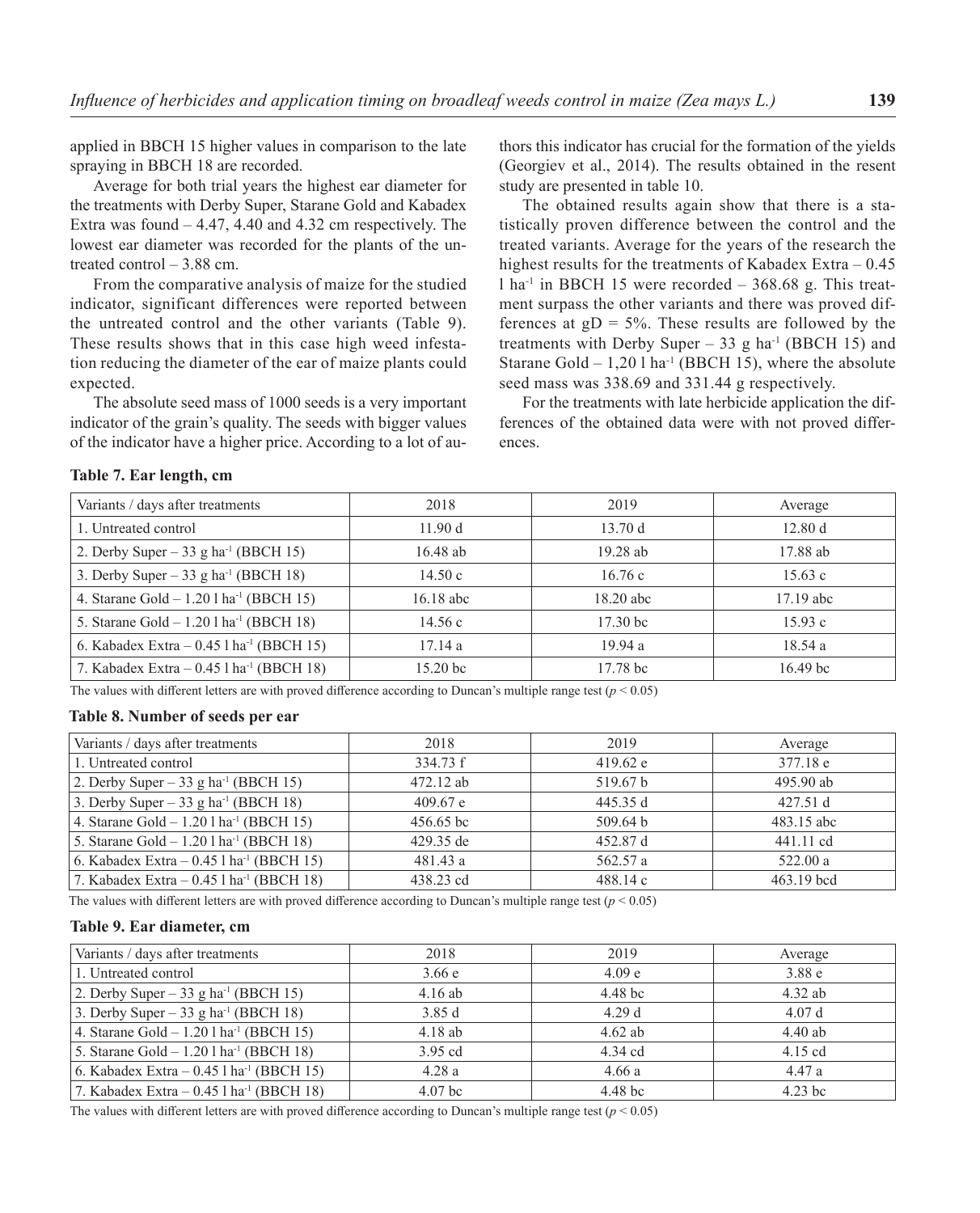| Variants / days after treatments                       | 2018                | 2019     | Average  |
|--------------------------------------------------------|---------------------|----------|----------|
| 1. Untreated control                                   | 262.24d             | 282.56 d | 272.40 d |
| 2. Derby Super $-33$ g ha <sup>-1</sup> (BBCH 15)      | 325.91 b            | 351.47 b | 338.69 b |
| 3. Derby Super – 33 g ha <sup>-1</sup> (BBCH 18)       | 279.92c             | 297.81 c | 288.87 c |
| 4. Starane Gold $- 1.201$ ha <sup>-1</sup> (BBCH 15)   | 320.10 <sub>b</sub> | 342.77 b | 331.44 b |
| 5. Starane Gold $- 1.201$ ha <sup>-1</sup> (BBCH 18)   | 282.65c             | 299.87 c | 291.26c  |
| 6. Kabadex Extra $- 0.45$ l ha <sup>-1</sup> (BBCH 15) | 359.87 a            | 377.49 a | 368.68 a |
| 7. Kabadex Extra $-0.45$ l ha <sup>-1</sup> (BBCH 18)  | 284.90c             | 307.90c  | 296.40c  |

**Table 10. Absolute seed mass of 1000 air-dry maize seeds, g**

The values with different letters are with proved difference according to Duncan's multiple range test (*p* < 0.05)

**Table 11. Maize grain seed yield, t ha-1**

| Variants / days after treatments                      | 2018              | 2019              | Average           |
|-------------------------------------------------------|-------------------|-------------------|-------------------|
| 1. Untreated control                                  | 3.53 f            | 4.73 e            | 4.13e             |
| 2. Derby Super $-33$ g ha <sup>-1</sup> (BBCH 15)     | 7.17 <sub>b</sub> | 7.76 <sub>b</sub> | 7.47 b            |
| 3. Derby Super – 33 g ha <sup>-1</sup> (BBCH 18)      | 5.18e             | 6.33d             | 5.76 d            |
| 4. Starane Gold $-1.20$ l ha <sup>-1</sup> (BBCH 15)  | 6.85c             | 7.75 <sub>b</sub> | 7.30 <sub>b</sub> |
| 5. Starane Gold $-1.201$ ha <sup>-1</sup> (BBCH 18)   | 5.31e             | $6.67$ cd         | 5.99 d            |
| 6. Kabadex Extra $-0.45$ l ha <sup>-1</sup> (BBCH 15) | 8.19 a            | 8.55a             | 8.37 a            |
| 7. Kabadex Extra $-0.45$ l ha <sup>-1</sup> (BBCH 18) | 6.32d             | 7.00c             | 6.66c             |

The values with different letters are with proved difference according to Duncan's multiple range test  $(p < 0.05)$ 

The lowest results for the absolute seed mass of 1000 airdry maize seeds for the untreated control were established – 272.40 g average for both years of research.

From research findings from different authors around the globe as well as from our previous studies it is found that the yield could be decreased to different extend in dependence of weed infestation (Tonev, 1986; Imoloame & Omolaiye, 2016; Sevov et al., 2015 Tonev et al., 2016, Mitkov et al., 2018; Mitkov et al., 2019, Mitkov, 2020).

On table 11 are the results for the maize grain yield of the resent study. The obtained results showed that for the treated variants there is a positive correlation between their efficacy results and the biometrical parameter as well as grain yields.

As a result of the high weed infestation the grain yield of the untreated control was  $-4.13$  t ha<sup>-1</sup> average for the period. The highest yields after the application of Kabadex Extra –  $0.45$  l ha<sup>-1</sup> (BBCH 15) was recorded 8.37 t ha<sup>-1</sup> on average. The yield is with proved difference in comparison to the other treatments.

Among the treated variants the lowest yields for the application of Derby Super and Starane Gold sprayed in BBCH 18 were found. For treatment 3 the yield was 5.76 t ha-1, and for variant  $5 - 5.99$  t ha<sup>-1</sup> average for both years of the trial. In all treated variants, the obtained yield is higher than that of the untreated control, and its increase is statistically proven at a level of significance  $gD = 5\%$ .

### **Conclusions**

The highest herbicide efficacy and control against the weeds *Chenopodium album* L., *Amaranthus retroflexus* L., *Xanthium strumarium* L., *Abutilon theophrasti* Medik. and *Solanum nigrum* L. after the application of Kabadex Extra  $-$  0.45 l ha<sup>-1</sup>, followed by Derby Super in BBCH 15 was found.

From the analysis of the biometric indicators of the studied maize hybrid "Blason Duo" the highest results for the ear length, number of seeds per ear, ear diameter, absolute seed mass of 1000 air-dry maize seeds as well as grain seed yield after the treatment with Kabadex Extra  $-0.45$  l ha<sup>-1</sup> in BBCH 15 were recorded.

Visual phytotoxicity was not recorded when the herbicide Starane Gold was applied in BBCH 15. After the late herbicide application the phytotoxicity score increased independently the studied herbicide product. On the last reporting date there were no visual phytotoxic symptoms from any of the evaluated herbicides, but the herbicide stress caused by the late treatment had negative influence on the performance and yielding of maize.

The application of the herbicides in the beginning of the maize vegetation (BBCH 15) showed higher efficacy and respectively higher grain yields in comparison to the herbicide treatment later in time (BBCH 18).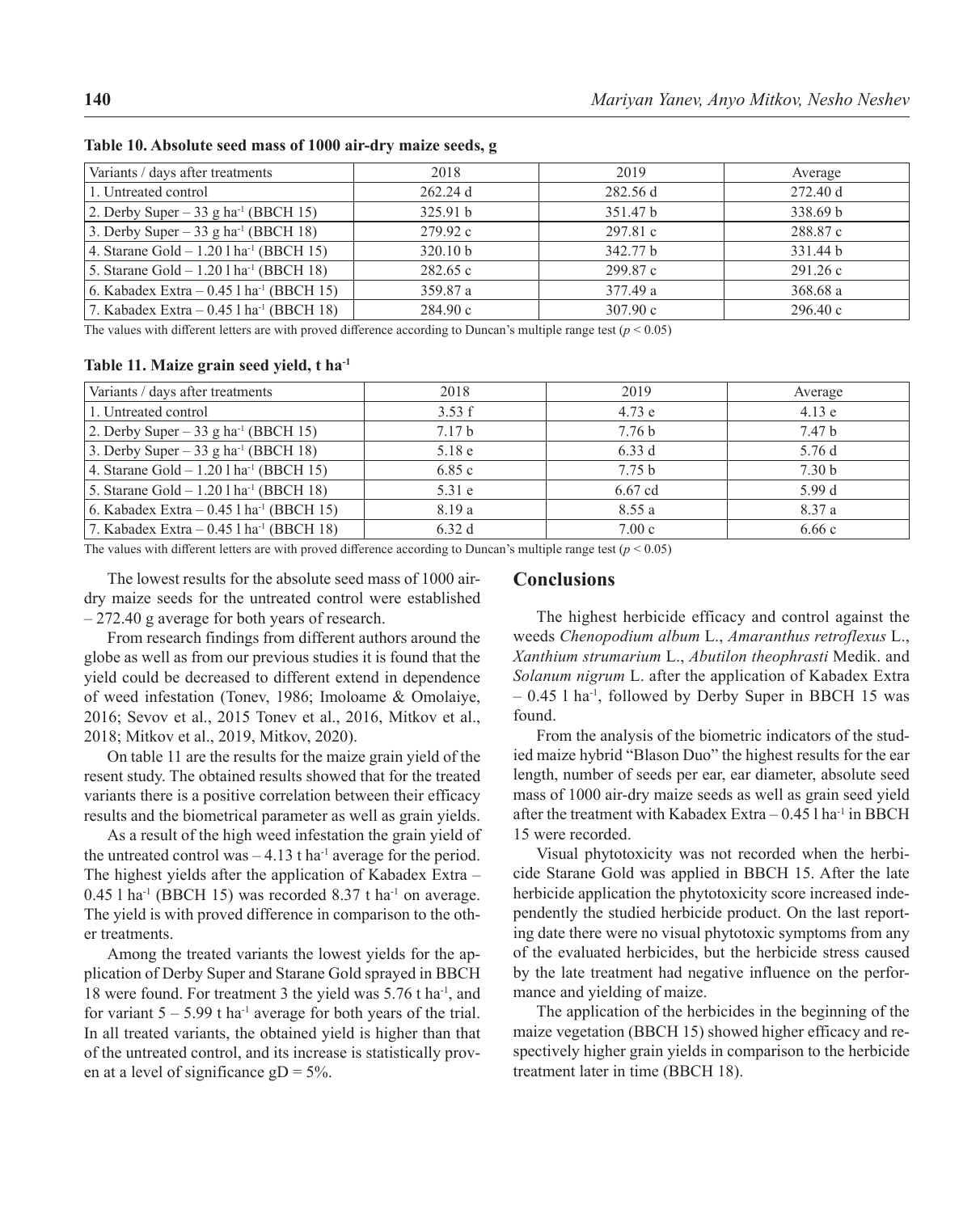## **References**

- **Baghestani, M., Zand, E., Soufizadeh, S., Eskandari, A., PourAzar, R., Veysi, M. & Nassirzadeh, N.** (2007). Efficacy evaluation of some dual purpose herbicides to control weeds in maize (Zea mays L.). *Crop Prot.*, *26*, 936-942.
- **Damalas, Ch., Gitsopoulos, T., Koutroubas, S., Alexoudis, Ch. & Georgoulas, I.** (2018). Weed control and selectivity in maize (Zea mays L.) with tembotrione mixtures. *International Journal of Pest Management*, *64*(1), 11-18.
- **Dimitrova, M., Dimitrov, Ya., Palagacheva, N., Vitanova, M., Minev, N. & Yordanova, N.** (2018). Maize. Publisher Videnov & Son, Sofia (Bg).
- **Dimitrova, M., Dimova, D., Zhalnov, I., Zorovski, P., Zhelyazkov, I., Valcheva, E., & Popova, R.** (2013b). The influence of new herbicides on the growth and the some structural elements of the yield of fodder maize. *Scientific Papers Series A. Agronomy*, *56*, 226-230.
- **Dimitrova, M., Zhalnov, I., Zhelyazkov, I., & Stoychev, D.**  (2013a). Efficiency and selectivity of new herbicides on fodder maize. *Agrolife Scientific Journal*, *2*(1), 47-50.
- **Ehsas, J., Desai, L., Ahir, N., & Joshi, J.** (2016). Effect of integrated weed management on growth, yield, and yield attributes and weed parameters on summer maize (Zea mays L.) under South Gujarat condition. *International Journal of Science, Environment and Technology*, *5*(4), 2050-2056.
- **Georgiev, G., Encheva, V., Nenova, N., Peevska, P., Encheva, Ү., Valkova, D., Georgiev, G. & Penchev Е.** (2014). Characterization of the yield components of sunflower lines under the conditions of North-East Bulgaria. *Scientific Works*, *3*(1), 121-131 (Bg).
- **Goranovska, S. & Kalinova, Sht.** (2014). Biological efficacy of herbicide products at the maize hybrid Knezha 435. *Crop Sciences*, *51*(2-3), 59-62 (Bg).
- **Goranovska, S. & Kalinova, Sht.** (2018). Influence of the systems of herbicides on the weed populations and grain yield of maize grown in the conditions of South-East Bulgaria. Proceedings of the Scientific and Technical Conference with International Participation "Ecology and Health",  $99 - 103$  (Bg).
- **Goranovska, S., Kalinova, Sht. & Tahsin, N.** (2017). Effectiveness of systems of herbicides in maize cultivated at agroecological conditions of Northwest Bulgaria. *Journal of Mountain Agriculture on the Balkans*, *20*(1), 201-211.
- **Georgiev, G., Encheva, V., Encheva, Y., Nenova, N., Valkova, D., Peevska, P., & Georgiev, G.** (2019). Breeding of Sunflower (Helianthus annuus L.) at Dobrudzha Agricultural Institute – General Toshevo. *Field Crop Studies*, *XII*(2), 5-16.
- **Haji, I. D., Hunshal, C. S., Malligwad, L. M., Basavaraj, B., & Chimmad, V. P.** (2012). Effect of pre and post emergence herbicides on weed control in maize (Zea mays L.). *Karnataka Journal of Agricultural Sciences*, *25*(3), 392-394.
- **Hristova, S., Nankov, M., Georgiva, I., Tonev, T., & Kalinova, Sht.** (2012). Influence of Wild mustard (Sinapis arvensis L.) on the growth and productivity of maize hybrid КН-613. Proceedings of the 9th Scientific and Technical Conference with International Participation "Ecology and Health", 277-282 (Bg).
- **Imoloame, E. O., & Omolaiye, J. O.** (2016). Impact of different periods of weed interference on the groth and yield of maize (Zea mays L.). *Trop. Agric*, *93*(4), 245-257.
- **Jagadish, S. & Prashant, C.** (2016). A review on weed management on maize (Zea mays L.). *Advances in Life Sciences, 5*(9), 3448-3455.
- **Janak, T. W., & Grichar, W. J.** (2016). Weed control in corn (Zea mays L.) as influenced by preemergence herbicides. *International Journal of Agronomy*, *5*(10), 1-9.
- **Jat, R. K., Gopar, R., & Gupta, R.** (2012). Conservation agricultural in maize-wheat cropping systems of eastern India: Weed dynamics and system productivity. *Extended summaries*, *3*, 26- 30.
- **Kakade, S., Deshmukh, J., Bhale, V., Solanke, M. & Shingrup, P.** (2016). Efficacy of pre and post emergence herbicides in maize. *Extended summaries*, *1*, 442-443.
- Kalinova, Sht., Hristova, S. & Glogova, L. (2012). Influence of infestation with Johnson grass (Sorghum halepense brot.) on yield and its structural elements in corn hybrid Kn-613. *Science and Technologies*, *II*(6), 141-144 (Bg).
- **Kalinova, Sht., Zhalnov, I. & Yanchev, I.** (2000). Influence of the combined action of Stomp 33 EK and Mistral 4 SK on the weeds in maize. *Journal of Mountain Agriculture on the Balkans*, *3*(6), 705 -712.
- **Khan, M., Marwat K. & Khan N.** (2003). Efficacy of different herbicides on the yield and yield components of maize. *Asian J. Plant Sci.*, *2*(3), 300-304.
- **Kierzek, R., Paradowski, A. & Kaczmarek, S.** (2012). Chemical methods of weed control in maize (Zea mays L.) in variable weather conditions. *Acta Scientiarum Polonorum – Agricultura*, *11*(4), 35-52.
- **Koprivlenski, V., Dimitrova, M., & Zhalnov, I.** (2015). Economic evaluation of new herbicides for weed control in maize grain. *Bulgarian Journal of Agricultural Science*, *21*(2), 315-319.
- **Mitkov, A.** (2020). Biological efficacy and selectivity of herbicides for broadleaf weeds control in maize (Zea mays L.). *Scientific Papers Series A. Agronomy*, *LXIII*(1), 422-427.
- **Mitkov, A., Yanev, M., Neshev, N. & Tonev, T.** (2018). Biological efficacy of some soil herbicides at maize (Zea mays L.). *Scientific Papers Series A. Agronomy*, *LXI*(1), 340-345.
- **Mitkov, A., Yanev, M., Neshev, N., Tityanov, M. & Tonev, T.** (2019). Herbicide control of the weeds in maize (Zea mays L.). *Scientific Papers Series A. Agronomy*, *LXII*(1), 368-373.
- **Muhammd, N., Ashiq, M., Gaffar, A., Sattar, A. & Arshad, M.**  (2012). Comparative efficacy of new herbicides for weed control in maize (Zea mays L.). *Pakistan Journal of Weed Science Research*, *18*(2), 247-254.
- **Mukherjee, P. K., & Debnath, P.** (2013). Weed control practices in maize (zea mays l.) under conventional and conservation tillage practices. In *Weed Science Society Conference October 22-25, 2013*, Bandung, Indonesia, 302-311.
- **MZH** (2020). Agrostatistics, yields from field crops harvest 2019. *Ministry of Agriculture, Food and Forestry* (Bg). https:// www.mzh.government.bg/media/filer\_public/2020/06/30/ra-375publicationcrops2019.pdf
- **Nenova, N.** (2019). New perspective Bulgarian sunflower hybrid Deveda. *Field Crop Studies, XII*(1), 9-16.